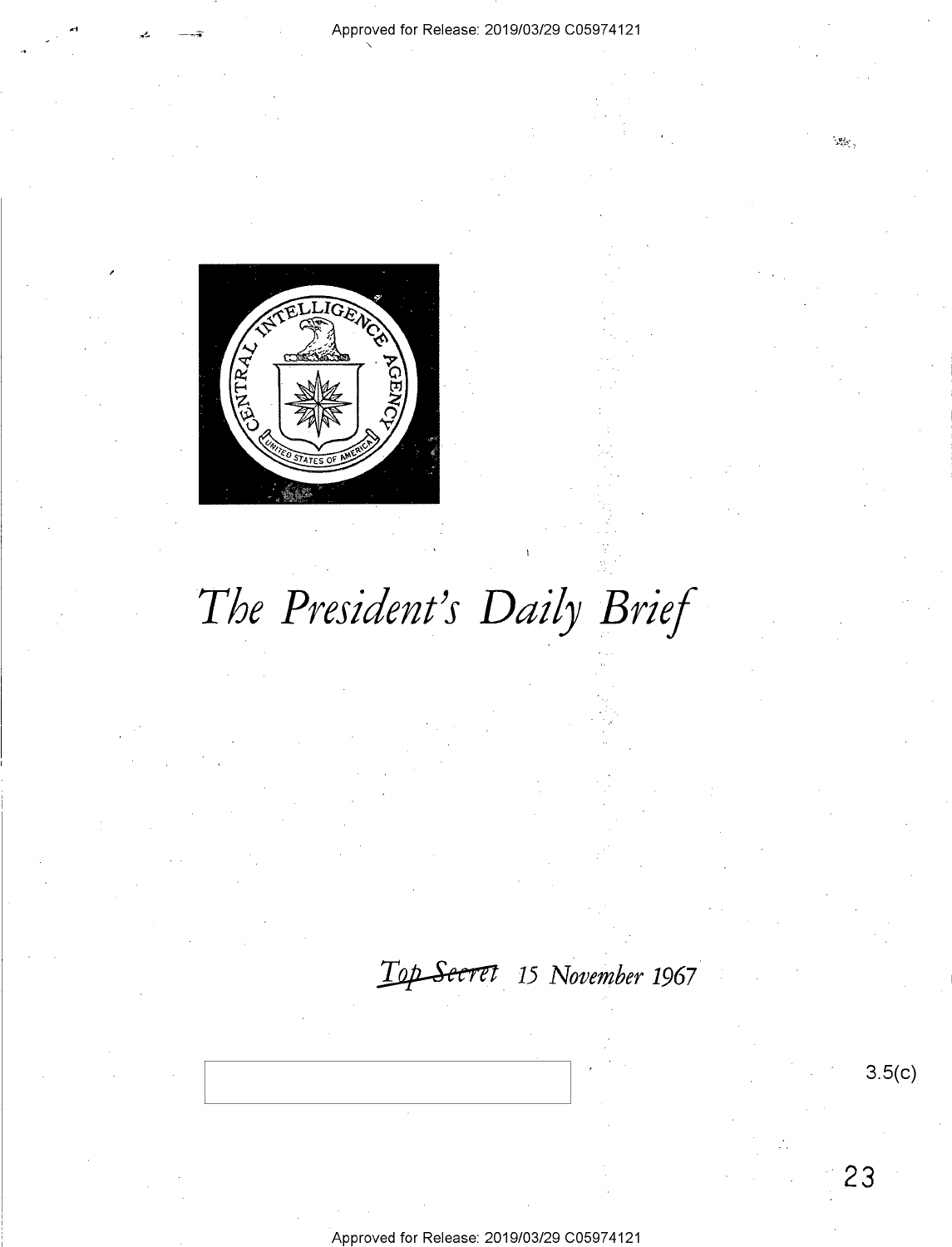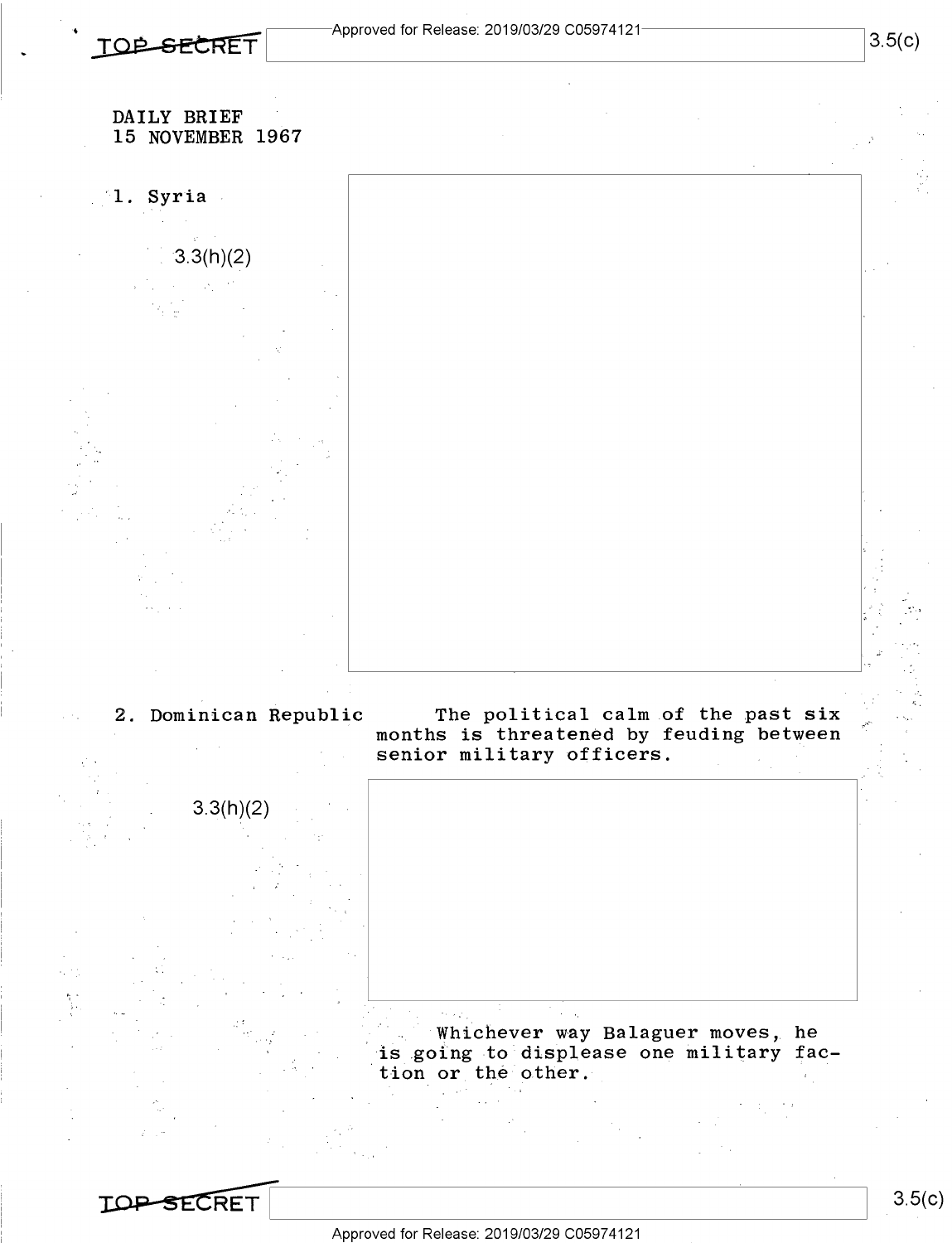Approved for Release: 2019/03/29 C05974121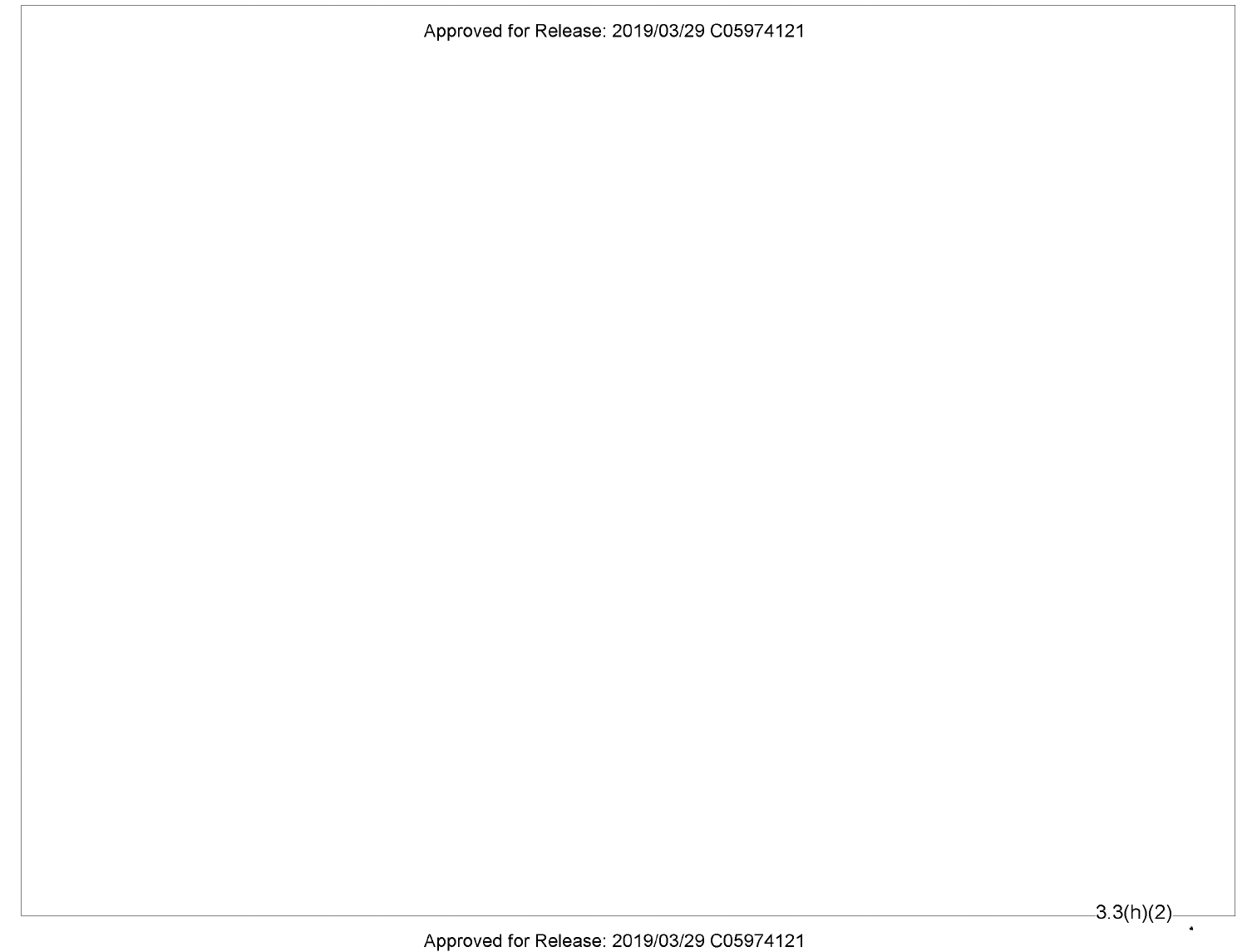网络网络胸膜 ' ' Approved for Release: 2019/03/29 C0597 4121

efforts to quash disorder.

. **ror SE'.'.CRET** 

3. Communist China

3.3(h)(2)

### 4. United Nations

Brazil has now taken a cut at a draft resolution on the Middle East. The text, which may be tabled soon, calls for Israeli withdrawal from all occupied territory, but provides for demilitarized zones.

Brawling between rival Red Guards

is increasing again despite government

**JOSE WORK LOWER** 

The Brazilians think they have'a good chance to get their resolution adopted. It would not be acceptable to Israel, however, because it goes too far on withdrawal and does not provide for direct negotiations between the Israelis and Arabs.

5. Soviet Union

 $3.3(h)(2)$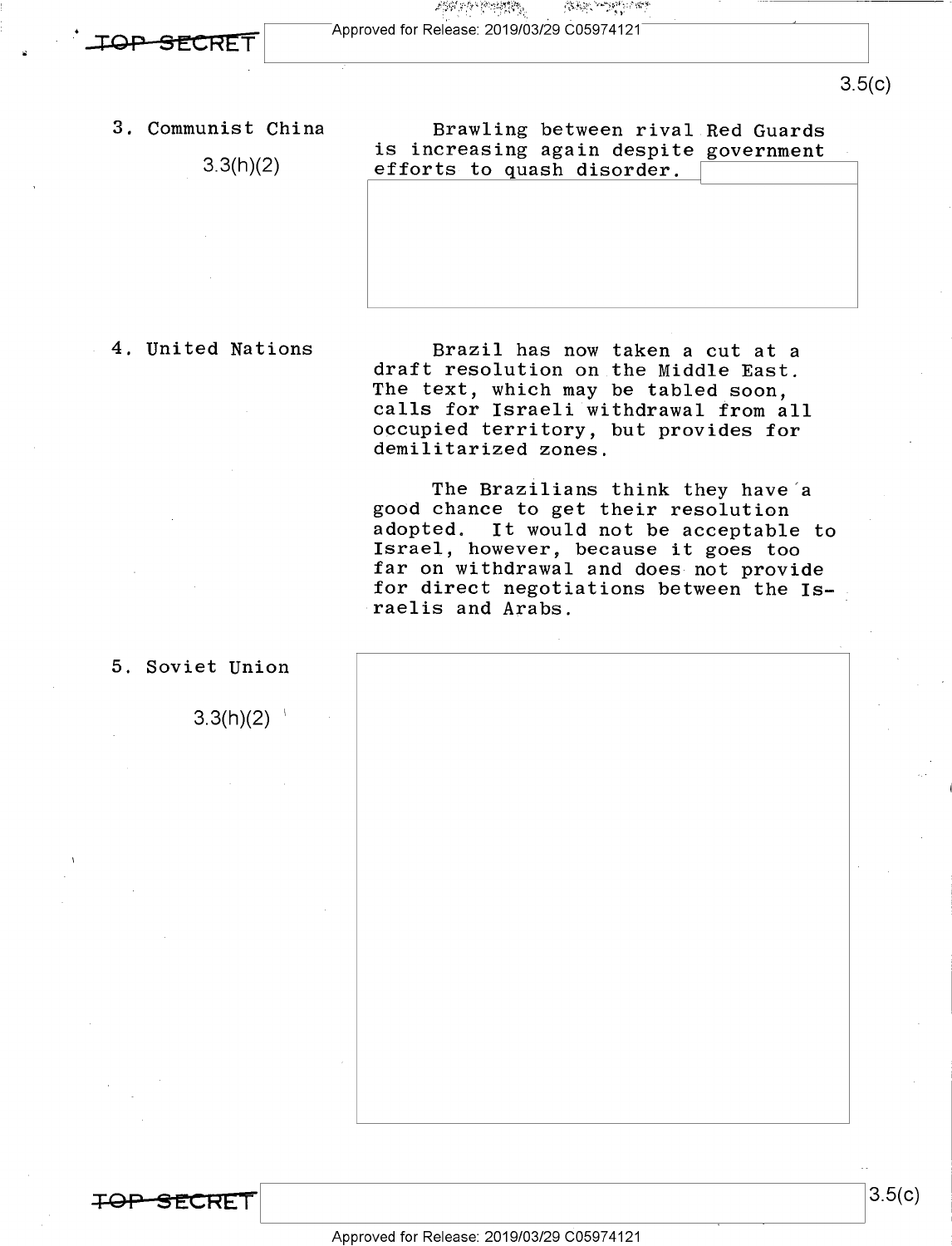| $T\cap T$ |    |        |  |
|-----------|----|--------|--|
|           | ــ | SECRFI |  |

 $3.5(c)$ 

3.3(h)(2)

 $\cdot$  3.3(h)(2)

### **6. Soviet Union**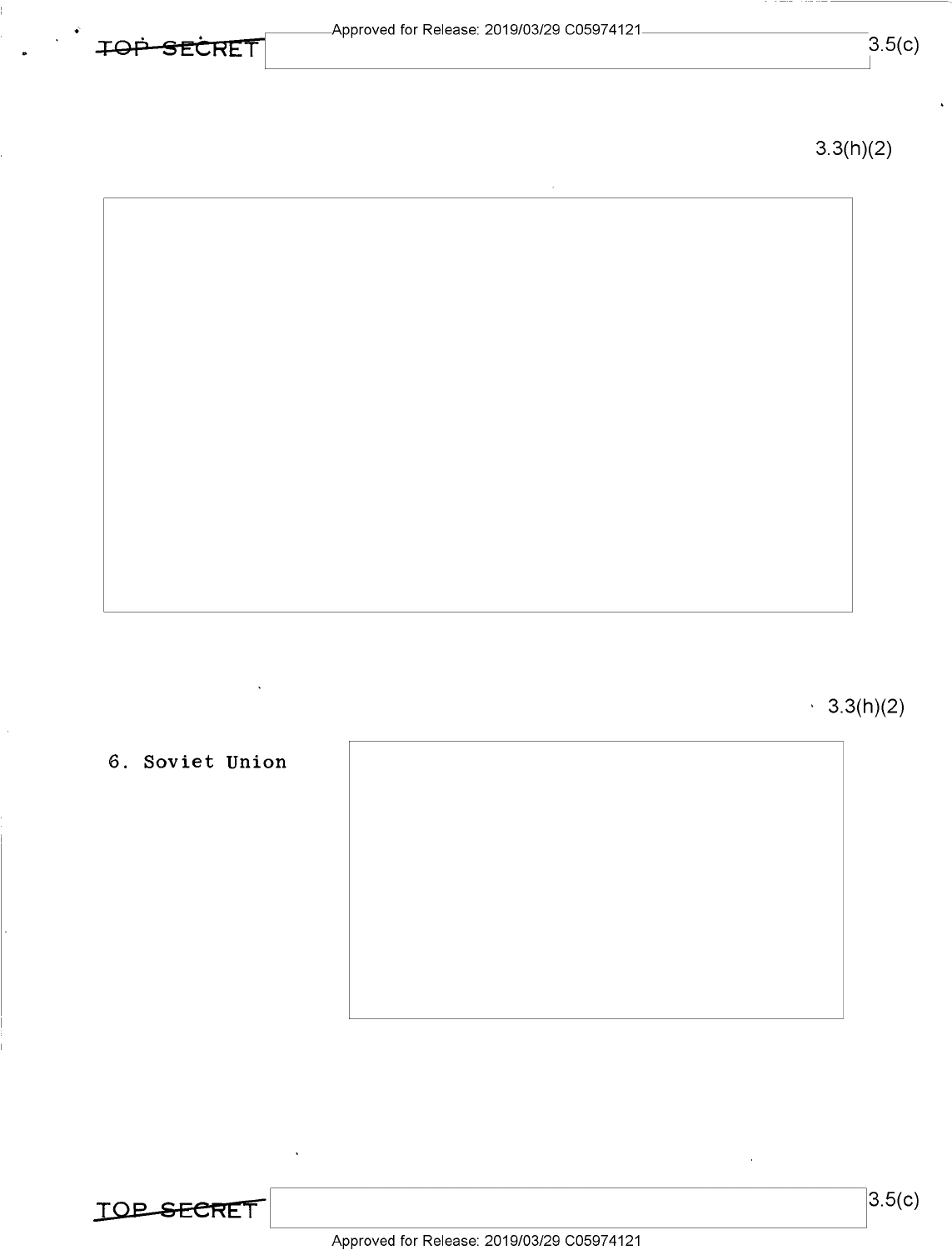*Tsp Stern* 

Approved for Release: 2019/03/29 C0597 4121

 $\dot{\mathbf{s}}$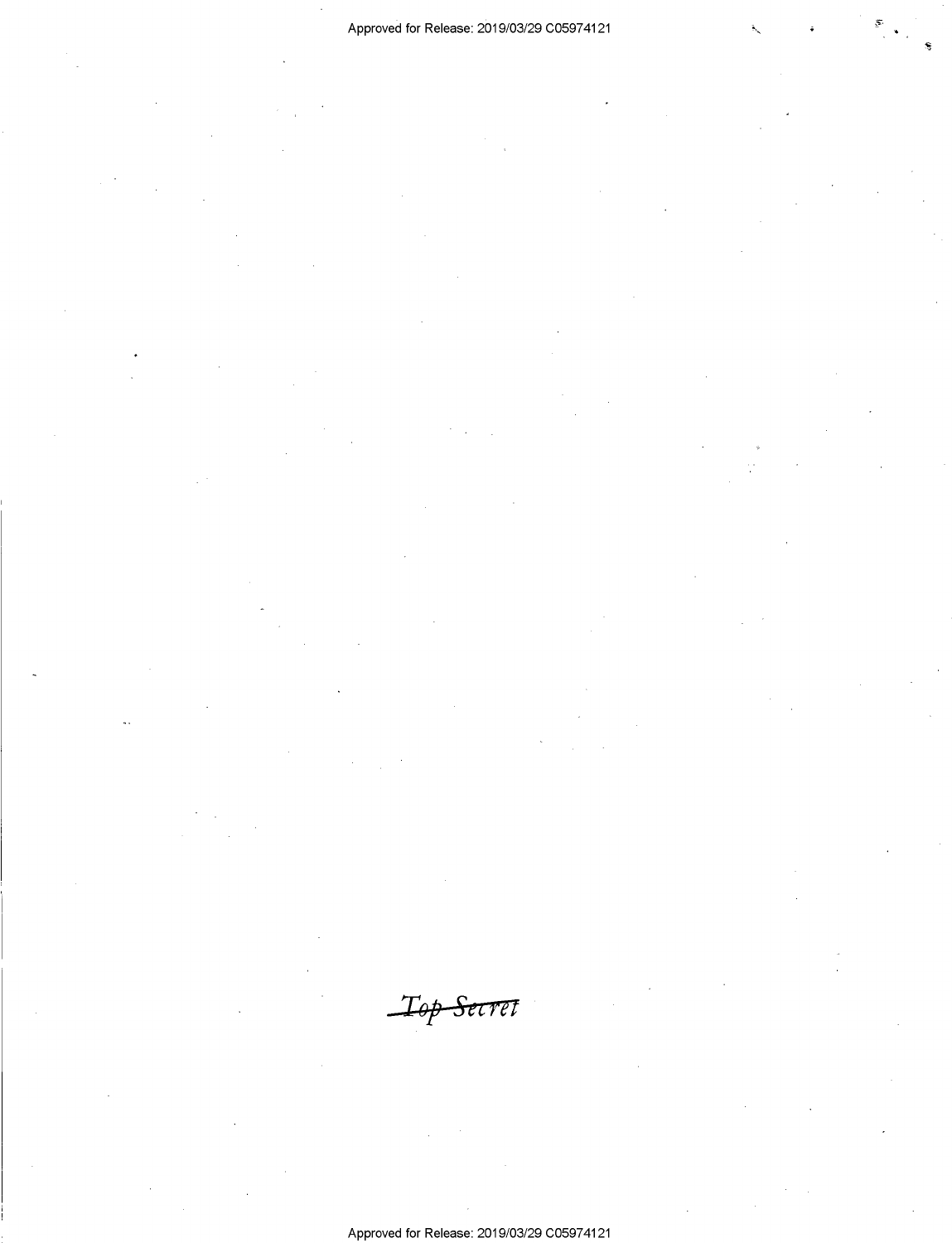



### *FOR THE PRESIDENT'S EYES ONLY*

## **Special Daily Report on North Vietnam**

3.5(c)

Top Secret 16 15 November 1967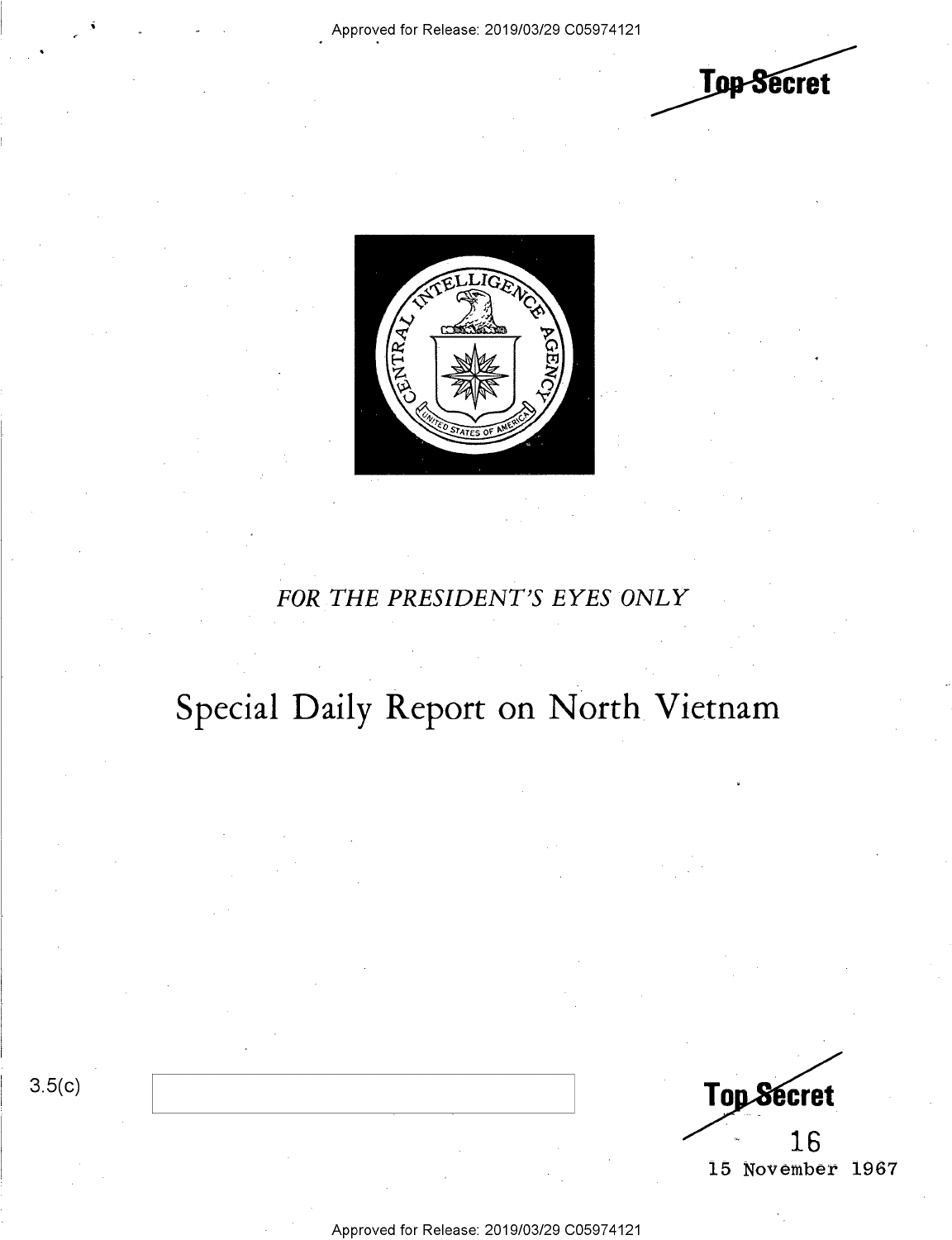3.5(c)

 $3.3(h)(2)$ 

Special Daily Report on North Vietnam for the President's Eyes Only

### 15 November 1967

### I. NOTES ON THE SITUATION

.Hanoi Power Plant: Repair work to the Hanoi Power Plant since it was last struck on 26 October has apparently progressed at a slightly faster rate than expected. Between one-third and one-half of the plant's normal capacity had apparently been restored in the first two weeks after the most recent<br>bombings. bombings. coming from two of the plant's seven stacks and probably also from two others. One of the seven stacks was destroyed by bombings and never repaired.

At the time of the October strike the plant was operating at about one-half to two-thirds of its normal capacity. During recent months, Hanoi's essential power needs seem to have been adequately met by the power plant's undamaged capacity and by diesel power units scattered throughout the city. Complete restoration will probably require another six months.

\* \* \*

Situation in Hanoi: We have another report on the situation in Hanoi in late October.<br>"medical facilities still in operation in Hanoi had reduced staffs. He said that much of the medical equipment had been removed to temporary hospital installations set up in hillside caves outside of Hanoi. 3.3(h)(2) 3.3(h)(2)

~--------~ small one- and two-man work-shops which had been set up in temporary shelters and shallow caves throughout Hanoi. The workshops, which could be easily dismantled and moved, were producing spare parts for antiaircraft weapons, gen-<br>erators, and printing presses. erators, and printing presses. 3.3(h)(2) 3.3(h)(2)

numerous gasoline-powered electric generators had been placed under trees and were frequently moved from one location to another.

**T019 SEGRE+**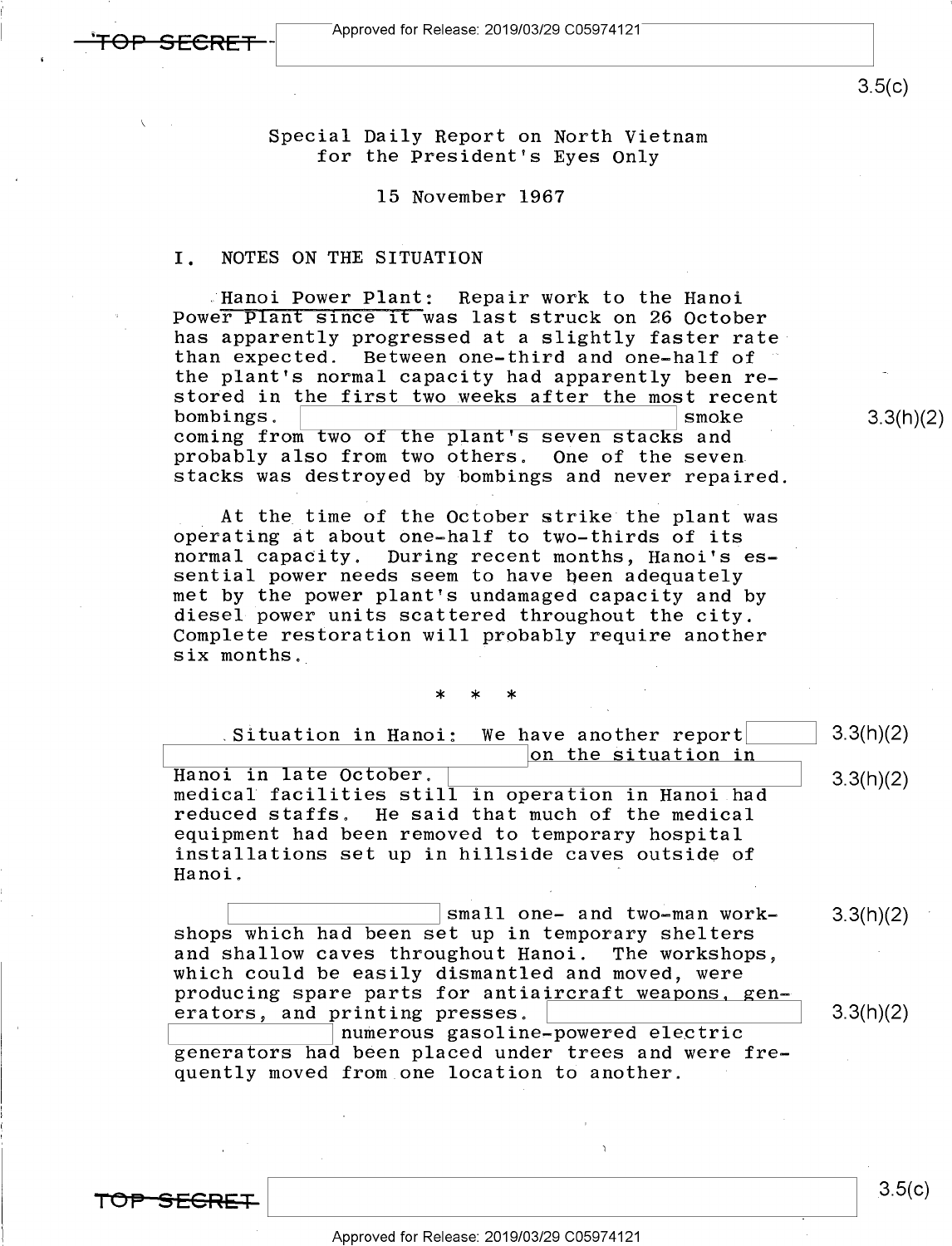Approved for Release: 2019/03/29 C05974121

TOP SECRET

TO<del>P S</del>ECRET

Residents of Hanoi were prohibited from gathering in public places during the daytime, Although the authorities attempted to boost morale by limiting working hours and holding evening political indoctrination sessions, described the spirit of the population  $re$ maining in Hanoi as "subdued."

Coal briquettes for heating and cooking were<br>no longer available in Hanoi. Powdered coal was substituted for the briquettes and was also in short supply.

~------------~ North Vietnam's For-eign Ministry had provided all embassies in Hanoi with small rowboats for use in evacuation if the US bombed the Red River dikes and the city was flooded. Each embassy was told that alternate accommodations had been prepared in the mountains to the northeast of Hanoi. 3.3(h)(2)

\* \* \*

. Life in Hanoi: A Soviet correspondent for Pravda reported on 14 November that life goes on in a "well-organized" and "normal" manner in the North Vietnamese capital. absorbed and dealt with practically all the consequences of bombing and that needs for electricity and water are "in the main satisfied."

\* \* \*

Assessment of Effects of Bombing: official tells us that his superiors are convinced that US bombing is having a marked effect on the morale of the North Vietnamese people and government. They believe the bombings around Hanoi are creating serious strains on the regime and on its willingness to continue the war.  $\vert$  officials couple this conclusion with their continuing hope that a US bombing pause will lead to negotiations toward a peaceful settlement of the war.

These views come directly from the  $|$  consul general in Hanoi, who reported recently that the air attacks were creating a "nightmare" situation for inhabitants of the capital. We strongly believe

Approved for Release: 2019/03/29 C0597 4121

3.3(h)(2) 3.3(h)(2)

 $3.5(c)$ 

3.3(h)(2)

3.3(h)(2)

3.3(h)(2)

3.3(h)(2)

3.3(h)(2)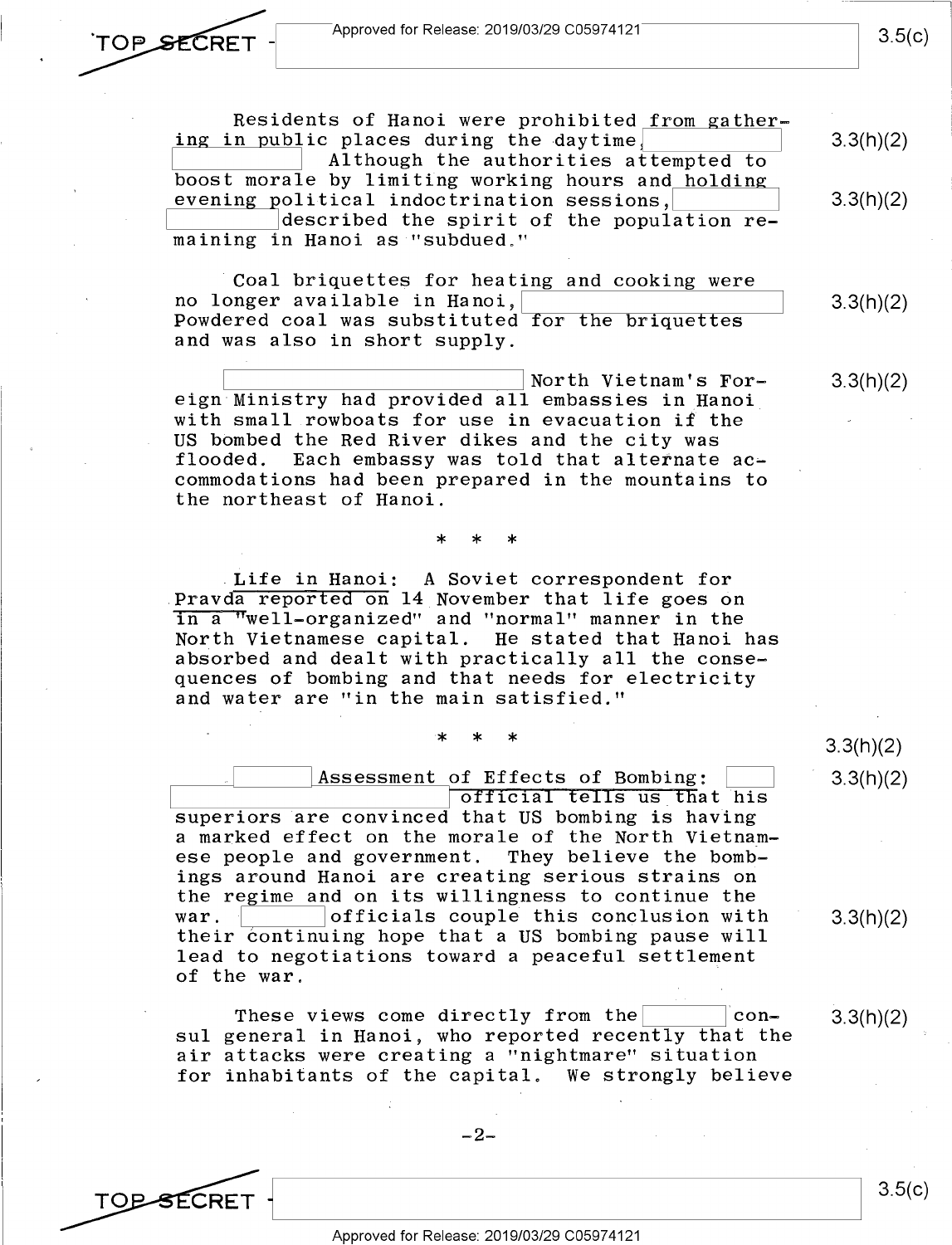

that he is exaggerating the psychological effects of the bombing, and that his opinions are colored by concern for his own safety. Reliable western observers continue to report that the North Vietnamese are holding up well in the face of the bombings. These observers frequently are struck with the population's stoical acceptance of air attacks and by the thoroughness, efficiency, and imagination which characterize North Vietnamese There have been a number of recent reports of temporary panic or hysteria because of the bombings, but we have no convincing evidence on which to alter our basic conclusion that popular and official morale remain good.

:More on the Role of Women: Last month, Hanoi put on a particularly intensive propaganda campaign to "liberate the full revolutionary capacity" of The importance of woman-3.3(h)(2) power in industry was stressed.

\* \* \*

as a further  $r$  encouragement, Hanoi has promised that women would be given the leading administrative positions in any production unit with more than 70 percent female membership.

The Hanoi press claimed that Hanoi's engineering plant, set up with Soviet assistance just outside the city limits, has 30 percent female employees and that many executive positions are held by women.

women do, in fact, make up a significant proportion of factory work forces in Hanoi, as well as of the militia and the armed forces.

\* \* \*

SECRET

I

Approved for Release: 2019/03/29 C0597 4121

-3-

3.3(h)(2)

I

3.3(h)(2)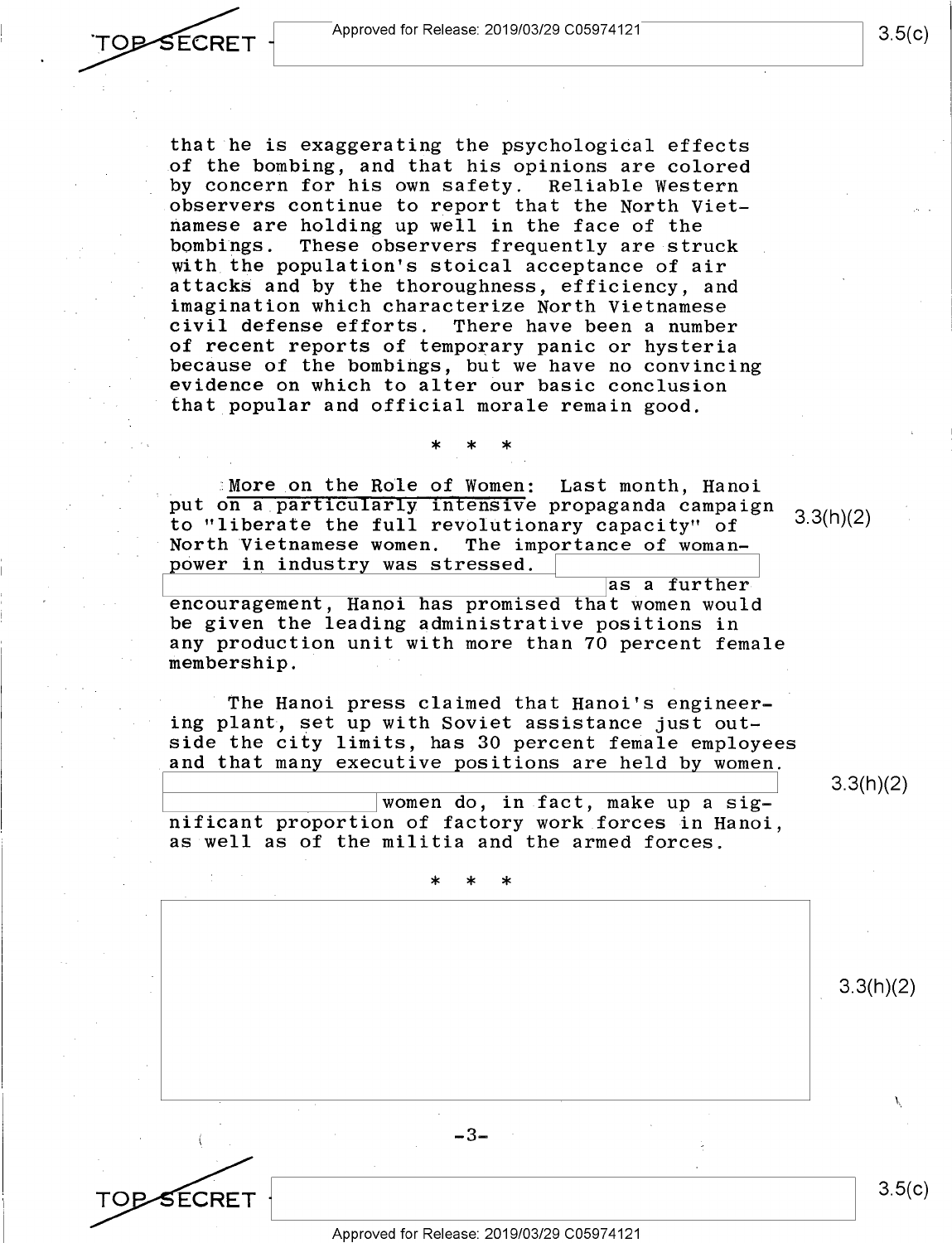Quakers Will Not Deliver Medicihe to North Vietnam: The yacht.Phoenix sailed for Da Nang from Hong Kong yesterday after plans to deliver medical supplies to North Vietnam were changed. The American Quaker crew said it had been informed by the North Vietnamese that it would not now be convenient for the ship to come to Haiphong because of intensified US raids. The crewmen announced that they had decided instead to go to South Vietnam and deliver the medicines to the militant Buddhists and the South<br>Vietnamese Red Cross. Saigon authorities have ag Saigon authorities have agreed to grant visas to the crew provided the medicines are turned over only to South Vietnam's Red Cross.

\* \* \*

Week of "Solidarity" with Vietnamese People: The International Union of students (IUS), a Communist Front based in Prague, has declared the week of  $10-17$  November as the "week of world solidarity<br>with Vietnam." On 12 November with Vietnam." On 12 November<br>IUS announced that the

\* \* \*

with Vietnam." On 12 November<br>
IUS announced that the<br>
week would be observed in numerous countries with demonstrations before American embassies and a student strike on 17 November. Hanoi can be expected to play up the demonstrations in its propaganda, as it has similar events in the past.

\* \* \*

### II. NORTH VIETNAMESE REFLECTIONS OF US POLITICAL ATTITUDES ON THE WAR

Hanoi Blasts Latest US "Phony Peace Talk": Hanoi has condemned President Johnson's veterans Day weekend appeal as "phony peace talk designed to mask a widening of the criminal aggression against the



3.5(c)

3.3(h)(2)

3.3(h)(2)

TOP **SECRET** - Approved for Release: 2019/03/29 C05974121  $~^{\circ}$ TOP SECRET - $\overbrace{ }^{^\circ}$ Approved for Release: 2019/03/29 C05974121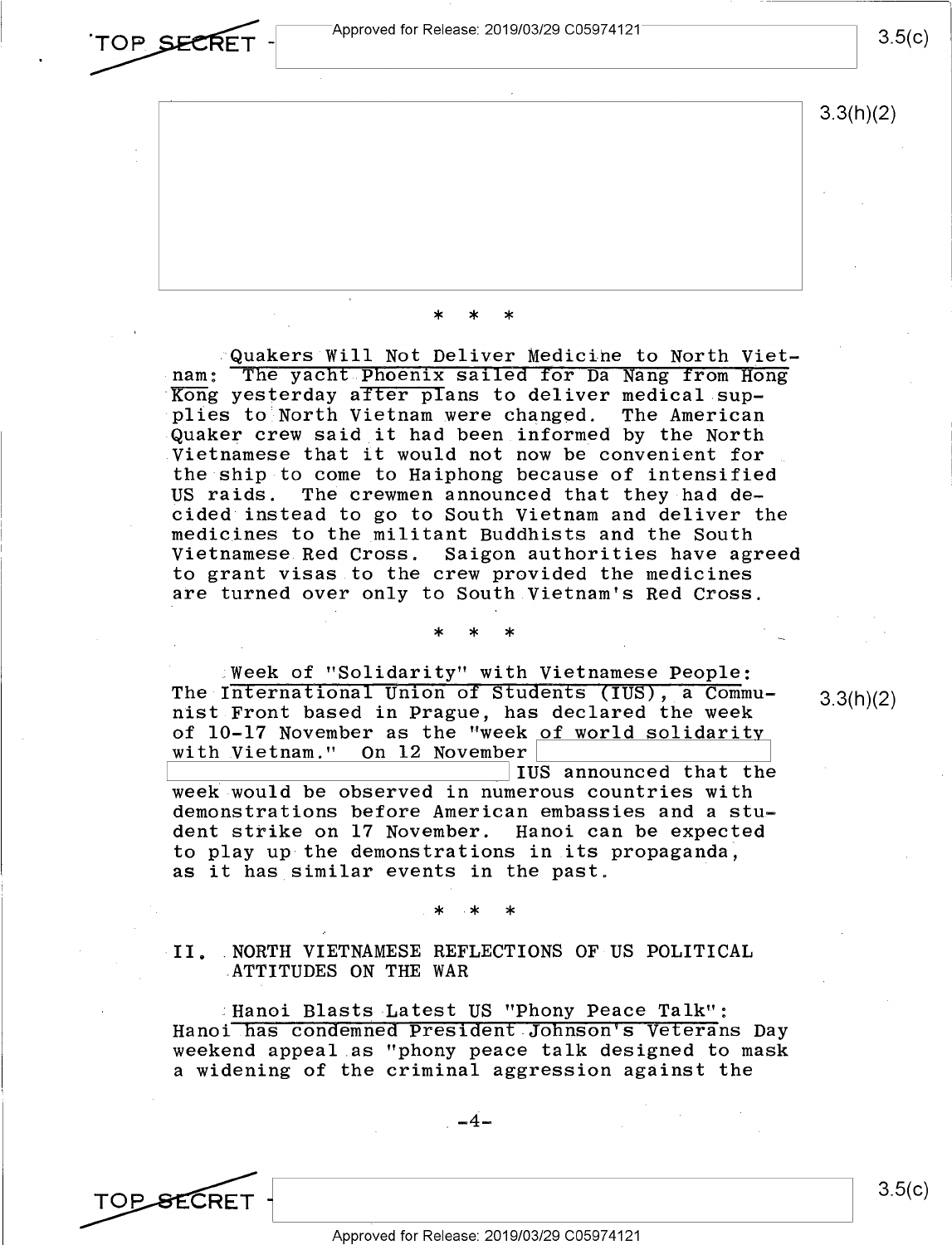

TOP\_<del>S</del>ECRET

Vietnamese people." An article in the party daily, Nhan Dan, of 14 November rejected the President's call for peace talks aboard a "neutral ship in <sup>a</sup> neutral sea" and.other recent statements by US leaders about settling the war. · Nhan Dan claimed that the President "shed crocodile tears" over the deaths of American servicemen in the South, but that the real aim of his speaking tour was to justify an "accentuation·and extension of the Vietnam war." The article claimed that "the cream of the administration" has been mobilized for more than a month to justify ''the criminal acts committed in Vietnam." Referring specifically to the President's call for peace talks, Nhan Dan said that "a neutral ship is not necessary <sup>s</sup>1nce the US can get enough ships to take every one of its soldiers away from Vietnam." Nhan Dan concluded by reiterating Hanoi's long-standing contention that <sup>a</sup>settlement of the war must be based on its four points and the political program of the Liberation Front.

### \* \* \*

Hanoi on US Antiwar Protests: On 14 November, Hanoi International Service broadcast in English on recent opposition to President Johnson's Vietnam policy. The broadcast states that the President faced "angry crowds of antiwar demonstrators" in front of the Bruton Parish Church on 12 November. According to Hanoi, opposition to the President's policy within the Democratic Party is also growing. The broadcast states that some Democrats are planning a national campaign aimed at defeating the President in next year's primaries, but makes no mention of Senator Eugene McCarthy. In addition, Hanoi notes an 11 November antiwar protest meeting in New York's Union Square and an antiwar meeting of labor leaders in Chicago.

Hanoi's Appeal to US Soldiers: Hanoi has issued an appeal to US servicemen in South Vietnam to heed the Liberation Front's offer of lenient treatment for those US soldiers who "cross over to the people's side." An English lang'uage broadcast on 14 November claimed that the Front would help such soldiers return to their families "when conditions permit" and pointed to the recent release

\* \* \*

 $-5-$ 

3.5(c)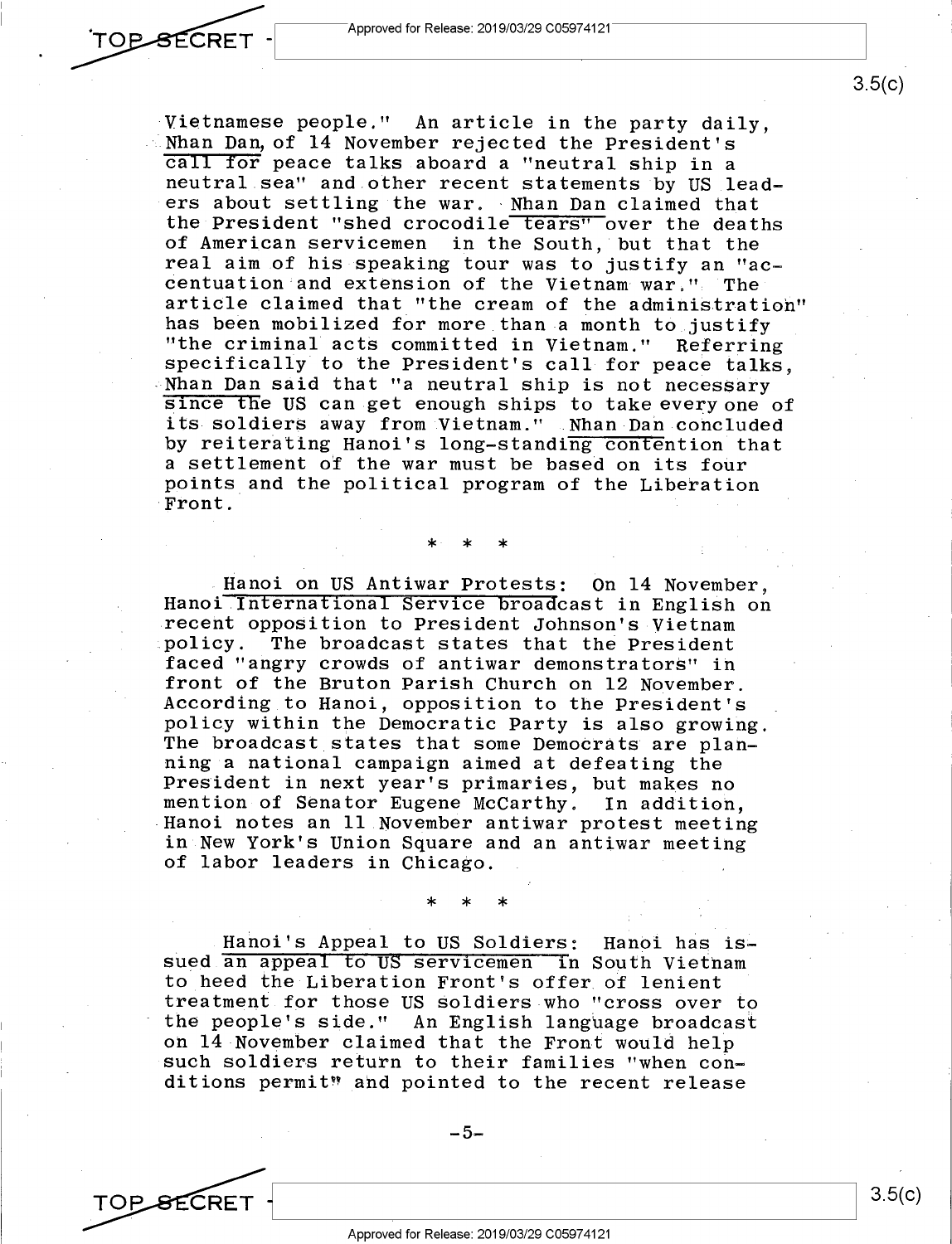#### Approved for Release: 2019/03/29 C0597 4121

TOP SECRET

TOP SECRET

of three US servicemen in Cambodia as an example<br>of such treatment. The broadcast also discounte The broadcast also discounted. allegations that the Front employed terrorist tactics or brainwashing against captured US soldiers and claimed that soldiers previously released by the Front had in fact received brainwashing only after they had been returned to US control.

\* \* \*

Puerto Rican Servicemen Now Singled Out by Hanoi: In another of its broadcasts to US servicemen in South Vietnam, Hanoi on 13 November appealed to soldiers of Puerto Rican extraction to recognize the fact that their homeland is a dependent territory of the US and that they, like "other colored Americans," are suffering racial brutality and being used to fight other colored people far from home. The broadcast went on to recount the story of a young Puerto Rican in New York who defied the draft regulations and concluded by asking, "How can you justify fighting for those who deny your country's independence and against the people who do no harm to your own people."